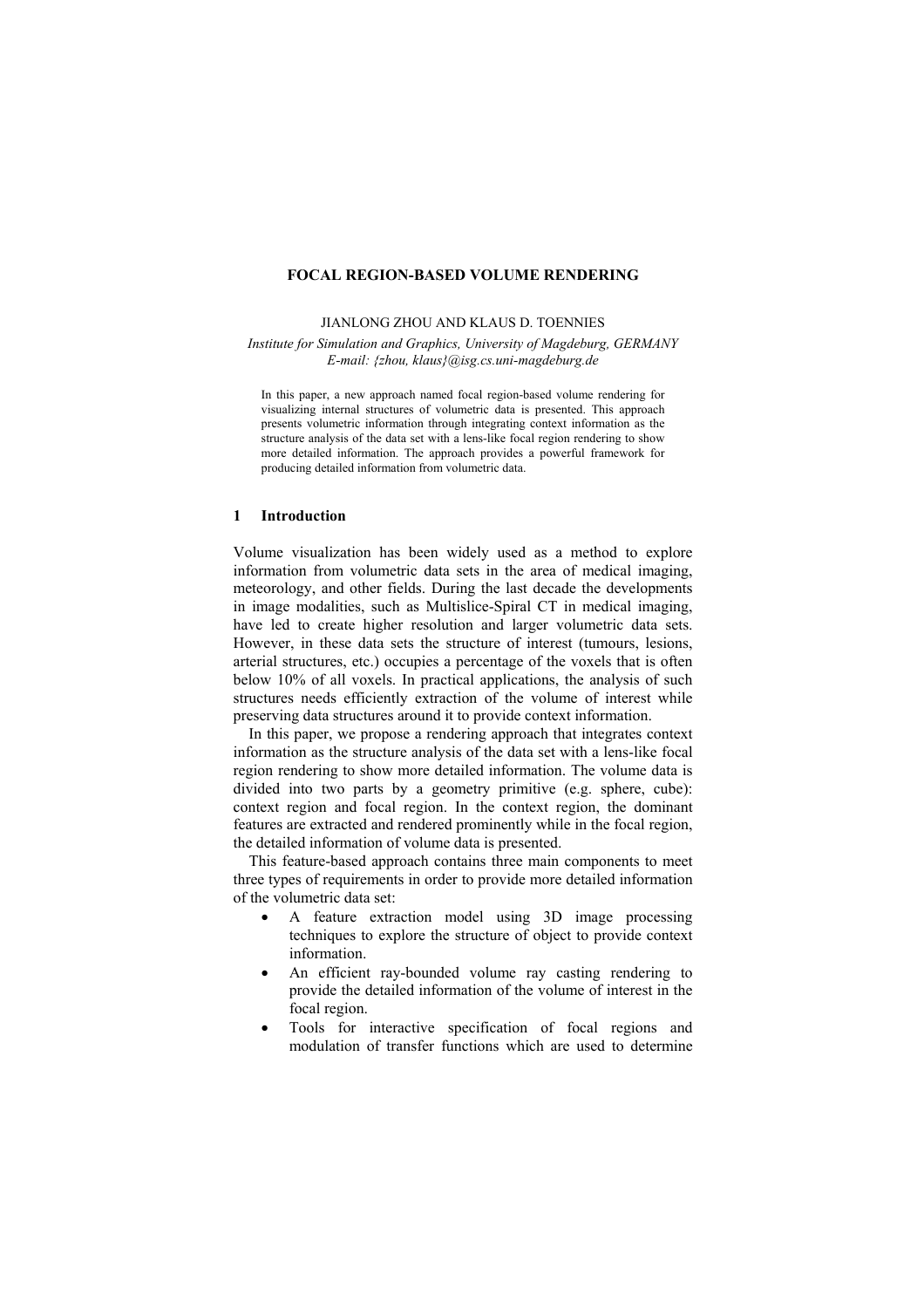what to be shown in the focal region.

## **2 Related Work**

Recent research in volume rendering tends to combine different rendering methods together to explore more information from volume data [1, 2]. An ideal method of visualizing 3D volume data should include the ability to interactively remove obscuring objects and to obtain relevant information about selected objects or groups of objects. Our approach uses the idea to create a rendering pipeline: focal region for detailed information and context for structure of the data. This approach extends the traditional volume rendering methods and can create partial volume rendering.

# **3 Context Region Rendering**

The context is mainly used to show structure of the data. In the context region, our interest is object boundaries. The object boundaries and edges often carry most of the relevant information. This can largely avoid spatial overlapping. In the context, the dominant features are extracted and rendered prominently.

## *3.1 Feature Extraction*

The goal of feature extraction is to find interesting features in the data more or less automatically and to extract the features and calculate quantitative attributes describing the characteristics of that feature. Most of the volume features are gradient and viewing direction dependent.

 Our feature extraction process is as follows: firstly the volume gradient and gradient magnitude are computed using 3D image processing method, then it is checked at every sample position whether the gradient magnitude is a local maximum. This is obtained through detecting the largest gradient magnitude along the gradient direction. A local maximum gradient magnitude is found when the gradient magnitude is strictly larger or equal than the neighbor in the opposite direction, and vice versa. We create a binary mask volume with mask values set to one if the corresponding voxel has a local gradient length maximum. This mask volume contains the boundary information of the original volume data. We use this mask volume to control the final original volume compositing process.

## *3.2 Rendering Pipeline*

From the feature extraction process, we obtain an additional volume data set of equal resolution in which the volume feature information is coded. The boundary information has to be integrated into the rendering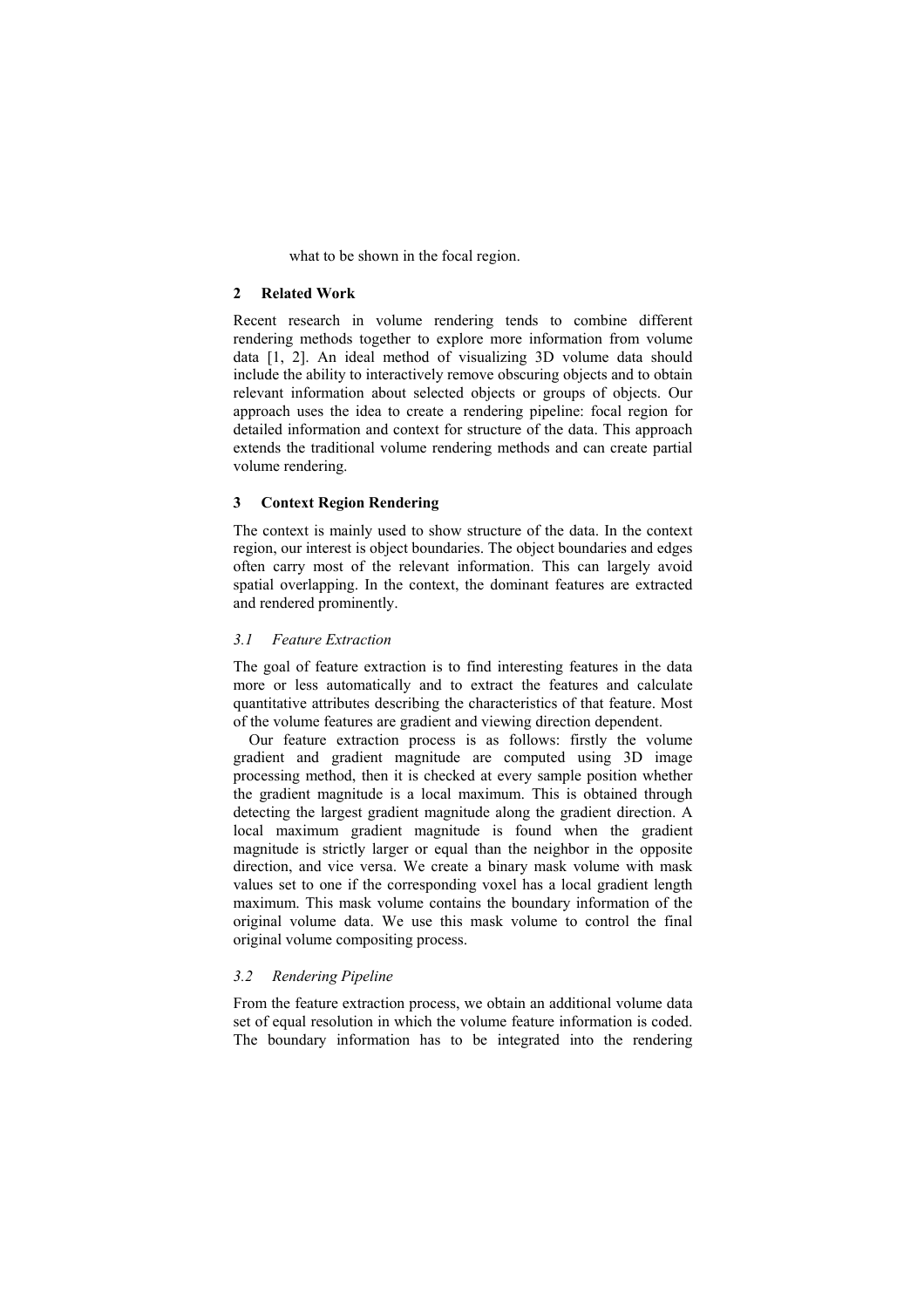pipeline. In direct volume rendering algorithms the pixel intensity on the viewing plane at a certain position is computed by evaluating the well known volume rendering integral

$$
I(t_0, t_1) = \int_{t_0}^{t_1} q(t) e^{-\int_{t_0}^{t_1} \sigma(s) ds} dt
$$
\n(1)

along each viewing ray. It sums up the contributions of the volume emission q(t) along the ray.

Recall that we have encoded the local maximum information of the gradient magnitude into a mask volume which contains boundary information of the volumetric data set. Now we use this mask volume in the compositing step. The final context region is obtained through compositing the original volume using ray casting method. Equation (1) is evaluated on the original data set only if the ray meets a voxel position where the corresponding position in mask volume is 1. Otherwise the segments opacity is set to zero.



**Figure 1.** Context region rendering pipeline.

The main advantage of this approach is that it can provide more structure information than standard ray casting method.

# **4 Focal Region Rendering**

The focal region is our main area of interest. It should provide users with more detailed information on the volumetric data set.

For efficient rendering and providing more information, we present a method of volume ray bounding during ray casting in our focal region rendering. The rays are bounded by a user defined geometric shape (e.g. sphere, ellipsoid, cube) according to the volume of interest. The volumetric features can also be enhanced in this way and the rendering can be accelerated by avoiding unnecessary volume traversals. We have presented this method in our previous research [3].

# **5 Results and Discussion**

This section describes how our approach is used in medical data sets (CT data set of liver) to extract structures of the objects and focus on the